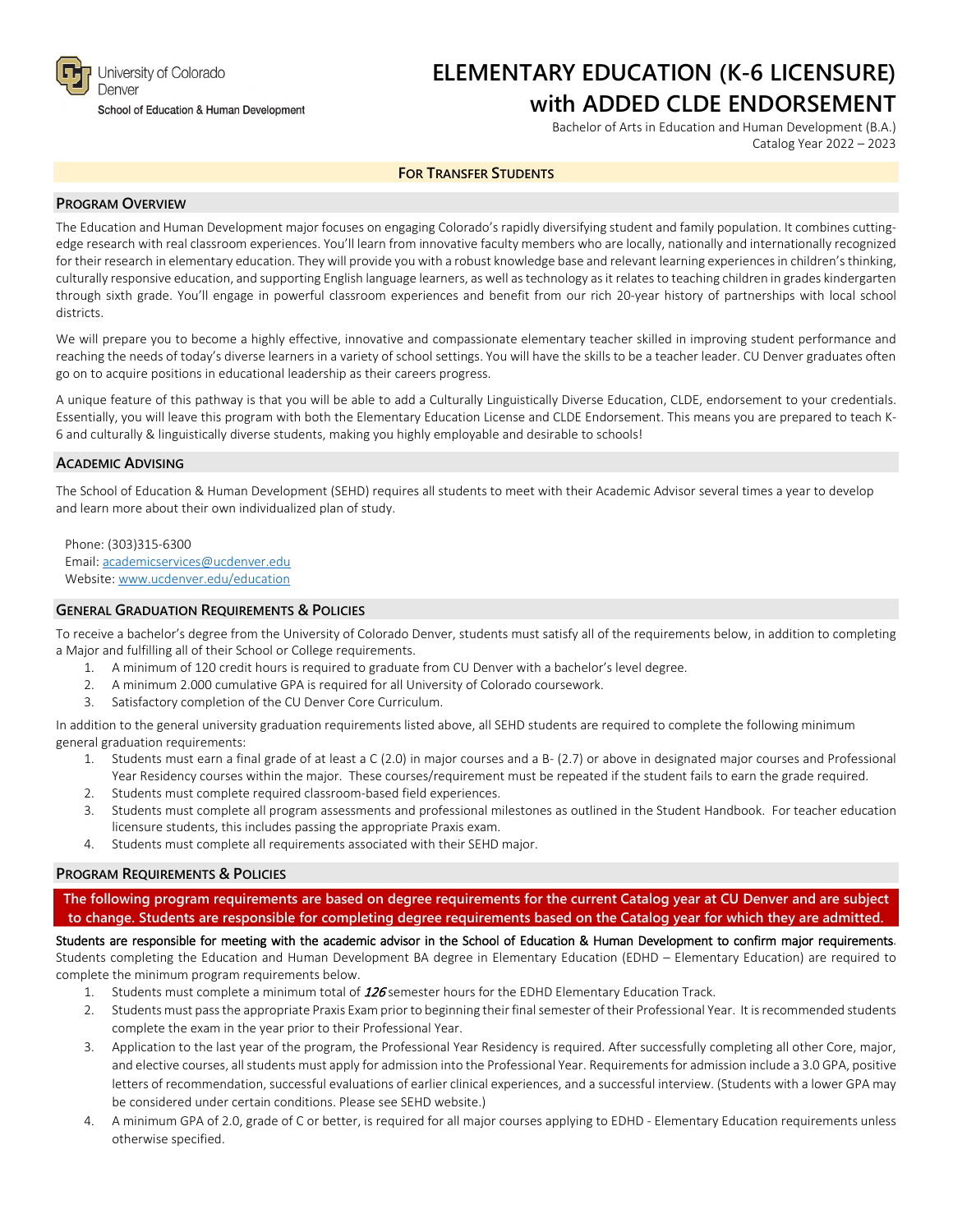

#### School of Education & Human Development

# **ELEMENTARY EDUCATION (K-6 LICENSURE) with ADDED CLDE ENDORSEMENT**

Bachelor of Arts in Education and Human Development (B.A.) Catalog Year 2022 – 2023

#### **FOR TRANSFER STUDENTS**

- 5. Students must complete and maintain a 3.0 minimum grade point average in Professional Year coursework to complete licensure requirements. Please see an advisor for more information on this requirement.
- 6. Transfer courses must be approved by faculty and/or advisor to apply to the major.

# **COURSEWORK THAT CAN BE COMPLETED AT PREVIOUS INSTITUTION**

The following is a "bucket" of requirements students can complete prior to transferring to CU Denver, including equivalent Colorado Community College System (CCCS) courses. To determine the equivalencies of courses to be completed at non-CU Denver institutions, students can visit [www.transferology.com](http://www.transferology.com/)**.** It is critical students connect with a CU Denver academic advisor to ensure planned courses will transfer and apply to CU Denver degree requirements. All non-CU Denver coursework must be completed with a C- or better to be eligible for transfer.

Students interested in completing an Associate (A.A. or A.S.) Degree or a [Colorado Statewide Transfer Articulation Agreement or Degree with](https://highered.colorado.gov/Academics/Transfers/TransferDegrees.html)  [Designation \(DWD\)](https://highered.colorado.gov/Academics/Transfers/TransferDegrees.html) must work with their community/junior college academic advisor to create an academic plan that accounts for all degree or transfer articulation agreement requirements. Colorado Community College Students may also explore the option to complet[e Reverse Transfer](https://degreewithinreach.wordpress.com/) at CU Denver.

|                                              | CU      |                                                                                                                                             | CCCS |
|----------------------------------------------|---------|---------------------------------------------------------------------------------------------------------------------------------------------|------|
| <b>CU Denver Requirements</b>                | Denver  | <b>CCCS Equivalent Courses &amp; Notes</b>                                                                                                  |      |
|                                              | Credits |                                                                                                                                             |      |
| CU Denver Core Curriculum Requirements       | 31      |                                                                                                                                             |      |
| ENGL 1020 - Core Composition I               | 3       | <b>ENG 121</b>                                                                                                                              |      |
| ENGL 2030 - Core Composition II              | 3       | <b>ENG 122</b>                                                                                                                              |      |
| Mathematics                                  | 3       | GT-MA1 or MAT 155 or MAT 156                                                                                                                |      |
| Arts                                         | 3       | GT-AH                                                                                                                                       |      |
| Humanities                                   | 3       | GT-AH                                                                                                                                       |      |
| <b>Behavioral Sciences</b>                   | 3       | GT-SS                                                                                                                                       |      |
| Social Sciences                              | 3       | $GT-HI^*$                                                                                                                                   |      |
| Natural/Physical Science with lab            | 4       | GT-SC1                                                                                                                                      |      |
| Natural/Physical Science without lab or Math | 3       | GT-SC2 or GT-MA1 (except the course used for Core Math) or GT-SC1                                                                           |      |
| International Perspectives                   | 3       | Additional GT-AH, HI, SS* (see note below)                                                                                                  |      |
| Cultural Diversity                           | 3       | To be completed at CU Denver. This requirement must be completed with an                                                                    |      |
|                                              |         | upper-division course and CCCS courses will not apply.                                                                                      |      |
| EDHD - Elementary Ed Major Courses           | 25      |                                                                                                                                             |      |
| EDHD 1930 Comm Based Field Exp. & Seminar +  | 4       | EDU 221 and 288 (min grade of B- required for licensure)                                                                                    |      |
| HDFR 2110 Child Ecology                      | 3       | PSY 238 or PSY 235 or ECE 238                                                                                                               |      |
| EDFN 1000 Equity, Rights & Education         | 3       | <b>EDU 234</b>                                                                                                                              |      |
| INTE 2000 Digital Teaching and Learning      | 3       | <b>EDU 261</b>                                                                                                                              |      |
| SPED 4030 Understanding (dis)Ability         | 3       | EDU 240 (min grade of B- required for licensure)                                                                                            |      |
|                                              | 3       | SPA 101 or 111 or other language acquisition course                                                                                         |      |
| CLDE 3680 Spanish for Educators              |         | (min grade of B- required for CLDE endorsement)                                                                                             |      |
| SPED 4300 Fam, Prof, and Comm Collab         | 3       | <b>ECE 256</b>                                                                                                                              |      |
| LCRT 4710 Primary Literacy                   | 3       | ECE 228 (min grade of B- required for CLDE endorsement)                                                                                     |      |
|                                              |         |                                                                                                                                             |      |
| Minimum Applicable Transfer Credits          |         | Students completing fewer than 60 applicable transfer credits will have                                                                     |      |
| Recommended:                                 | 60      | additional credits to complete at CU Denver. Students needing general elective<br>credits should consult a CU Denver SEHD Academic Advisor. |      |
|                                              |         |                                                                                                                                             |      |

\*The applicability of Guaranteed Transfer (GT Pathways) courses to specific CU Denver Core Curriculum requirements requires completion of a block of five courses: two GT-AH courses; one GT-HI course; one GT-SS course; and one additional GT-AH, GT-HI, or GT-SS course.